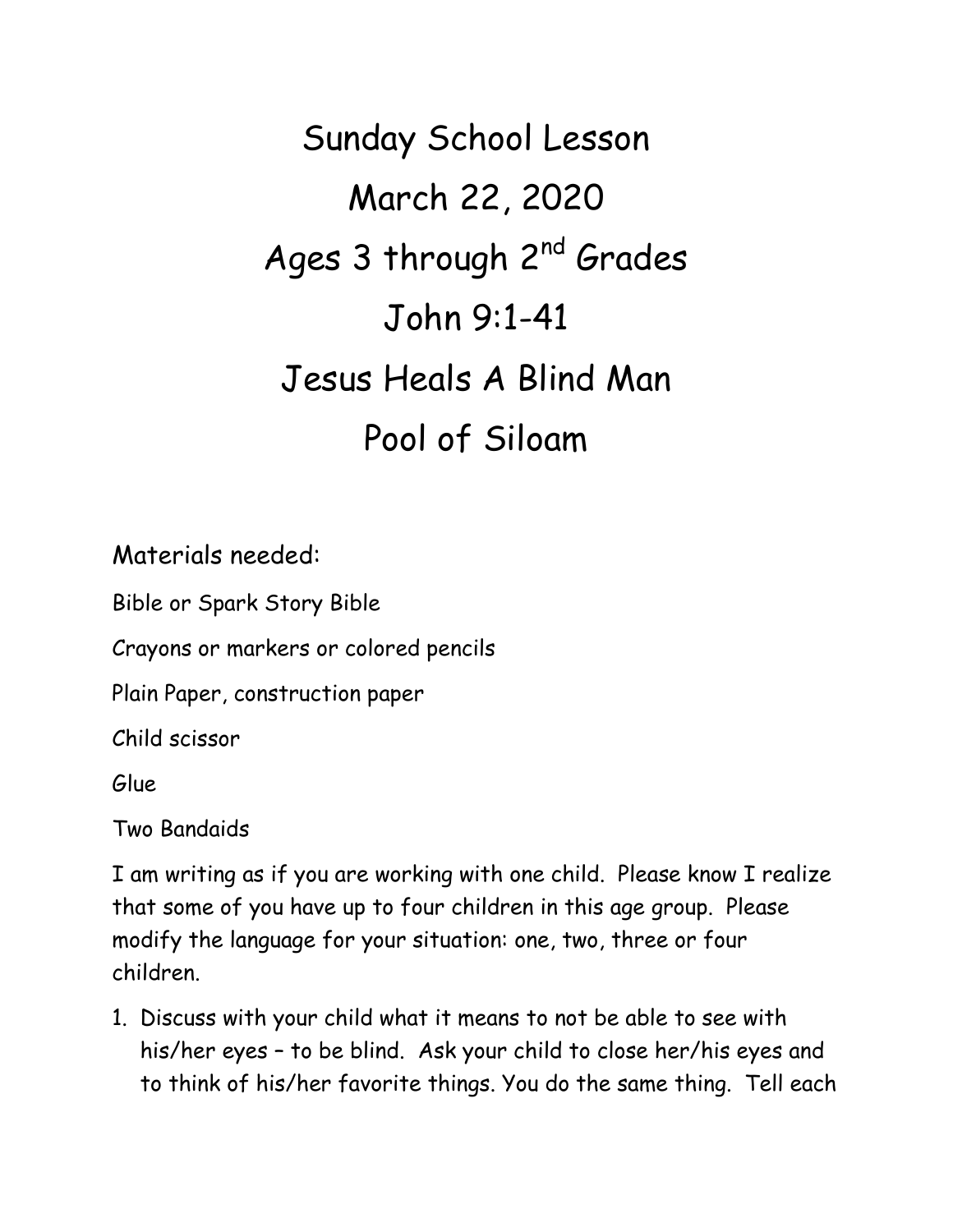other what you "see." Thank God together for all of your collective favorite things. Ask your child to draw familiar things with their eyes closed. Examples: sunshine, tree, rainbow, smiley face, flower, etc. Ask him/her how it felt not to be able to see what he/she was drawing.

- 2. Discuss the two kinds of seeing: seeing with your eyes and understanding things in your mind ( as when people say, "I see what you mean.")
- 3. Read the story to your child or with your child of Jesus healing the blind man found in John 9:1-41 and on page 432 of the Spark Story Bible.
- 4. Talk with the children about the religious leaders (Pharisees) who could not see God's work that Jesus was doing when he healed the blind man, because Jesus healed the man on a holy day when no work was supposed to be done
- 5. This is why at the end of the story, Jesus has to tell the leaders that even though they can see things with their eyes, they cannot see the things that God is doing right in front of them. In other words, even though the Pharisees can see -- they are also blind.
- 6. .Focus with your child/children on how the man who was healed came to believe in Jesus. In the same way that Jesus helped the blind man to see with his eyes and his heart, Jesus helps us "see" (understand and know) God. When we see God better, we will also learn to live like Jesus did and be able to help other people see God better, too. Amen!!
- 7. Craft to support the story: a.Trace your child's hand or encourage them to trace their hand. b. Cut out their handprint or allow him/her to cut it out. c. Glue hand shape to a piece of construction paper. d. Make a cross shape with two bandaids in the palm of the hand. e.